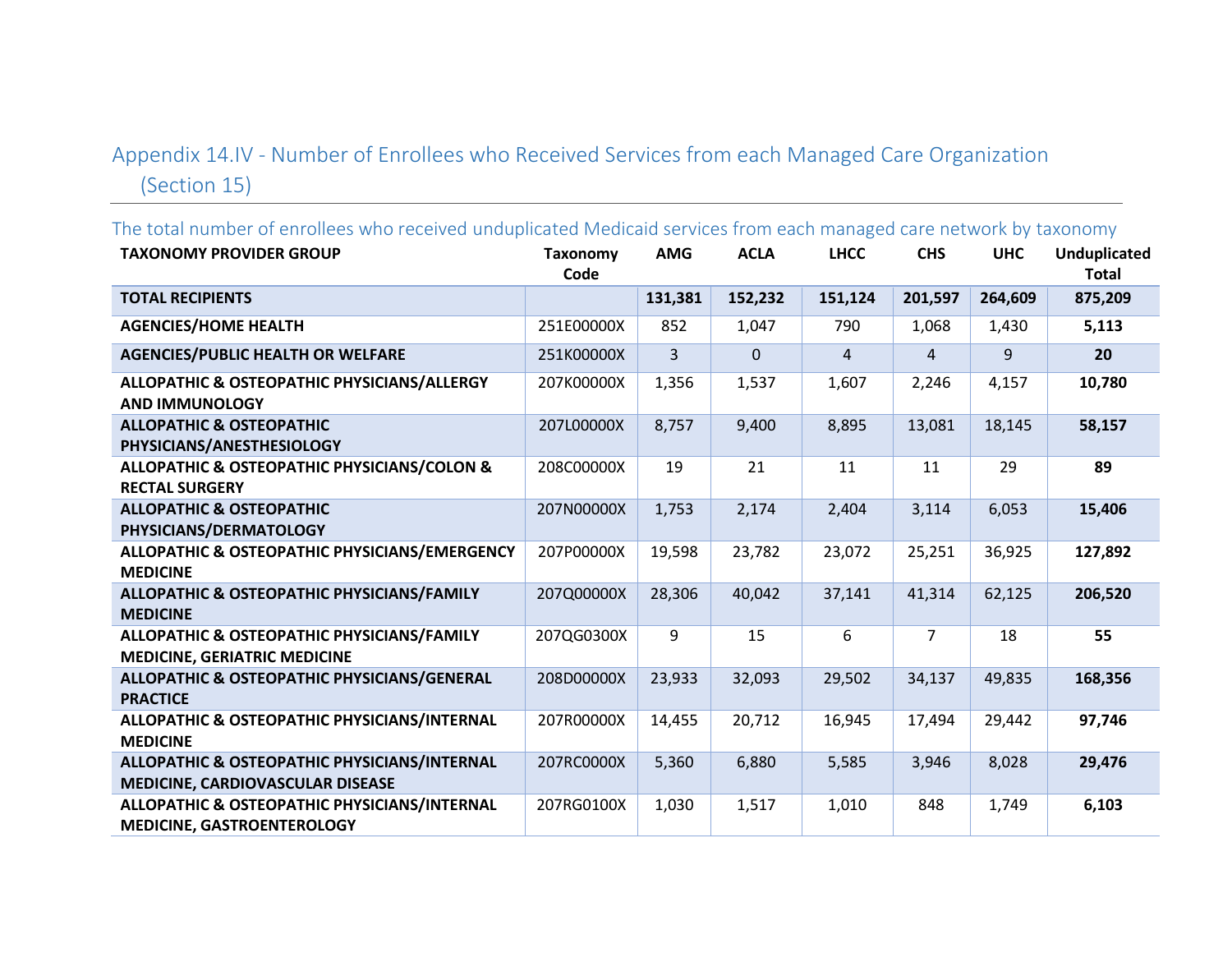| <b>TAXONOMY PROVIDER GROUP</b>                                                                                 | <b>Taxonomy</b><br>Code | <b>AMG</b> | <b>ACLA</b> | <b>LHCC</b> | <b>CHS</b>     | <b>UHC</b> | Unduplicated<br><b>Total</b> |
|----------------------------------------------------------------------------------------------------------------|-------------------------|------------|-------------|-------------|----------------|------------|------------------------------|
| ALLOPATHIC & OSTEOPATHIC PHYSICIANS/INTERNAL<br><b>MEDICINE, NEPHROLOGY</b>                                    | 207RN0300X              | 311        | 234         | 254         | 120            | 329        | 1,232                        |
| ALLOPATHIC & OSTEOPATHIC PHYSICIANS/INTERNAL<br>MEDICINE, PULMONARY DISEASE                                    | 207RP1001X              | 722        | 920         | 752         | 471            | 1,003      | 3,851                        |
| <b>ALLOPATHIC &amp; OSTEOPATHIC</b><br>PHYSICIANS/NEUROLOGICAL SURGERY                                         | 207T00000X              | 740        | 945         | 692         | 1,328          | 1,503      | 5,175                        |
| ALLOPATHIC & OSTEOPATHIC PHYSICIANS/NUCLEAR<br><b>MEDICINE</b>                                                 | 207U00000X              | 55         | 97          | 50          | 32             | 100        | 333                          |
| <b>ALLOPATHIC &amp; OSTEOPATHIC PHYSICIANS/OBSTETRICS</b><br>& GYNECOLOGY                                      | 207V00000X              | 29         | 17          | 13          | 38             | 68         | 161                          |
| <b>ALLOPATHIC &amp; OSTEOPATHIC PHYSICIANS/OBSTETRICS</b><br>& GYNECOLOGY, GYNECOLOGY                          | 207VG0400X              | 13,480     | 16,449      | 14,341      | 18,029         | 26,930     | 87,190                       |
| <b>ALLOPATHIC &amp; OSTEOPATHIC</b><br>PHYSICIANS/OPHTHALMOLOGY                                                | 207W00000X              | 5,482      | 7,173       | 7,085       | 9,110          | 15,787     | 44,404                       |
| <b>ALLOPATHIC &amp; OSTEOPATHIC</b><br>PHYSICIANS/ORTHOPAEDIC SURGERY                                          | 207X00000X              | 4,072      | 4,916       | 4,768       | 6,629          | 9,808      | 29,943                       |
| <b>ALLOPATHIC &amp; OSTEOPATHIC</b><br>PHYSICIANS/ORTHOPAEDIC SURGERY/HAND SURGERY                             | 207XS0106X              | 51         | 75          | 36          | 33             | 89         | 283                          |
| <b>ALLOPATHIC &amp; OSTEOPATHIC</b><br>PHYSICIANS/OTOLARYNGOLOGY/OTOLOGY &<br><b>NEUROTOLOGY</b>               | 207YX0901X              | 5,345      | 6,282       | 5,859       | 10,226         | 15,180     | 42,594                       |
| <b>ALLOPATHIC &amp; OSTEOPATHIC</b><br>PHYSICIANS/PATHOLOGY, ANATOMIC PATHOLOGY &<br><b>CLINICAL PATHOLOGY</b> | 207ZP0102X              | 6          | 6           | $\mathbf 0$ | $\overline{2}$ | 5          | 19                           |
| <b>ALLOPATHIC &amp; OSTEOPATHIC PHYSICIANS/PEDIATRICS</b>                                                      | 208000000X              | 51,507     | 61,772      | 66,788      | 118,330        | 145,165    | 435,039                      |
| ALLOPATHIC & OSTEOPATHIC PHYSICIANS/PHYSICAL<br><b>MEDICINE &amp; REHABILITATION</b>                           | 208100000X              | 903        | 892         | 969         | 884            | 1,148      | 4,751                        |
| ALLOPATHIC & OSTEOPATHIC PHYSICIANS/PLASTIC<br><b>SURGERY</b>                                                  | 208200000X              | 214        | 279         | 220         | 271            | 433        | 1,413                        |
| ALLOPATHIC & OSTEOPATHIC PHYSICIANS/PSYCHIATRY                                                                 | 2084P0800X              | 147        | 702         | 435         | 141            | 667        | 2,088                        |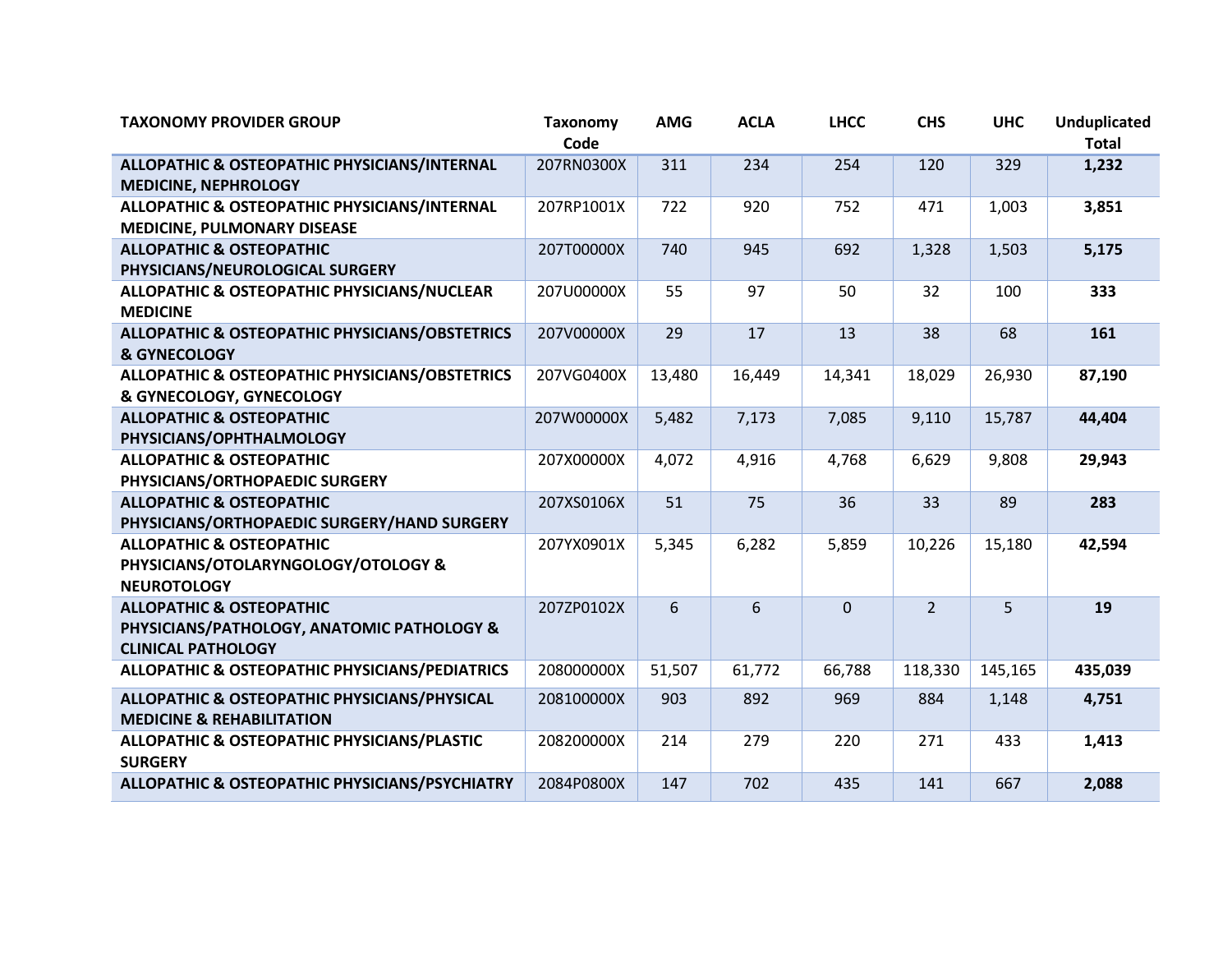| <b>TAXONOMY PROVIDER GROUP</b>                                                                                    | <b>Taxonomy</b><br>Code | <b>AMG</b>   | <b>ACLA</b>  | <b>LHCC</b>    | <b>CHS</b>     | <b>UHC</b>   | <b>Unduplicated</b><br><b>Total</b> |
|-------------------------------------------------------------------------------------------------------------------|-------------------------|--------------|--------------|----------------|----------------|--------------|-------------------------------------|
| ALLOPATHIC & OSTEOPATHIC PHYSICIANS/PSYCHIATRY<br>AND NEUROLOGY, NEUROLOGY                                        | 2084N0400X              | 2,340        | 3,025        | 2,291          | 3,012          | 4,714        | 15,227                              |
| ALLOPATHIC & OSTEOPATHIC PHYSICIANS/RADIOLOGY,<br><b>DIAGNOSTIC RADIOLOGY</b>                                     | 2085R0202X              | 39,959       | 47,637       | 45,030         | 56,869         | 78,778       | 265,592                             |
| ALLOPATHIC & OSTEOPATHIC PHYSICIANS/SURGERY                                                                       | 208600000X              | 5,769        | 7,413        | 6,209          | 6,498          | 10,481       | 36,161                              |
| <b>ALLOPATHIC &amp; OSTEOPATHIC PHYSICIANS/THORACIC</b><br><b>SURGERY (CARDIOTHORACIC VASCULAR SURGERY)</b>       | 208G00000X              | 770          | 785          | 768            | 1,067          | 794          | 4,146                               |
| ALLOPATHIC & OSTEOPATHIC PHYSICIANS/UROLOGY                                                                       | 208800000X              | 1,598        | 1,852        | 1,611          | 2,347          | 3,165        | 10,484                              |
| <b>ALLOPATHIC AND OSTEOPATHIC PHYSICIANS -</b><br>PATHOLOGY - ANATOMIC PATHOLOGY AND CLINICAL<br><b>PATHOLOGY</b> | 207ZP0102X              | 5,175        | 5,924        | 5,251          | 5,060          | 8,855        | 30,156                              |
| AMBULATORY HEALTH CARE FACILITIES CLINIC/CENTER                                                                   | 261Q00000X              | 680          | 1,279        | 818            | 508            | 760          | 4,040                               |
| AMBULATORY HEALTH CARE FACILITIES CLINIC/CENTER<br><b>ADULT DAY CARE</b>                                          | 261QA0600X              | $\mathbf{0}$ | 67           | $\overline{0}$ | $\overline{0}$ | $\mathbf{0}$ | 67                                  |
| AMBULATORY HEALTH CARE FACILITIES CLINIC/CENTER<br><b>FAMILY PLANNING, NON-SURGICAL</b>                           | 261QF0050X              | 1,227        | 1,544        | 1,498          | 1,818          | 2,361        | 8,404                               |
| AMBULATORY HEALTH CARE FACILITIES CLINIC/CENTER<br>MEDICALLY FRAGILE INTANTS AND CHILDREN DAY<br><b>CARE</b>      | 261QM3000X              | 27           | 40           | 39             | 28             | 152          | 282                                 |
| AMBULATORY HEALTH CARE FACILITIES CLINIC/CENTER<br><b>PRIMARY CARE</b>                                            | 261QP2300X              | 3,262        | 3,914        | 2,516          | 5,559          | 6,493        | 21,607                              |
| AMBULATORY HEALTH CARE FACILITIES CLINIC/CENTER<br>PUBLIC HEALTH, STATE OR LOCAL                                  | 261QP0905X              | 8,834        | 9,648        | 9,647          | 4,697          | 679          | 33,436                              |
| AMBULATORY HEALTH CARE FACILITIES/CLINIC-<br><b>CENTER, AMBULATORY SURGICAL</b>                                   | 261QA1903X              | 592          | 906          | 741            | 1,612          | 2,505        | 6,348                               |
| AMBULATORY HEALTH CARE FACILITIES/CLINIC-<br>CENTER, RADIOLOGY, MAMMOGRAPHY                                       | 261QR0208X              | 50           | 69           | 80             | 82             | 132          | 410                                 |
| <b>AMBULATORY HEALTH CARE</b><br>FACILITIES/CLINIC/CENTER, MENTAL HEALTH                                          | 261QM0801X              | $\mathbf{1}$ | $\mathbf{0}$ | $\mathbf{1}$   | $\mathbf{0}$   | 21           | 23                                  |
| <b>AMBULATORY HEALTH CARE</b><br>FACILITIES/CLINIC/CENTER, REHABILITATION                                         | 261QR0400X              | 234          | 227          | 290            | 527            | 1,008        | 2,275                               |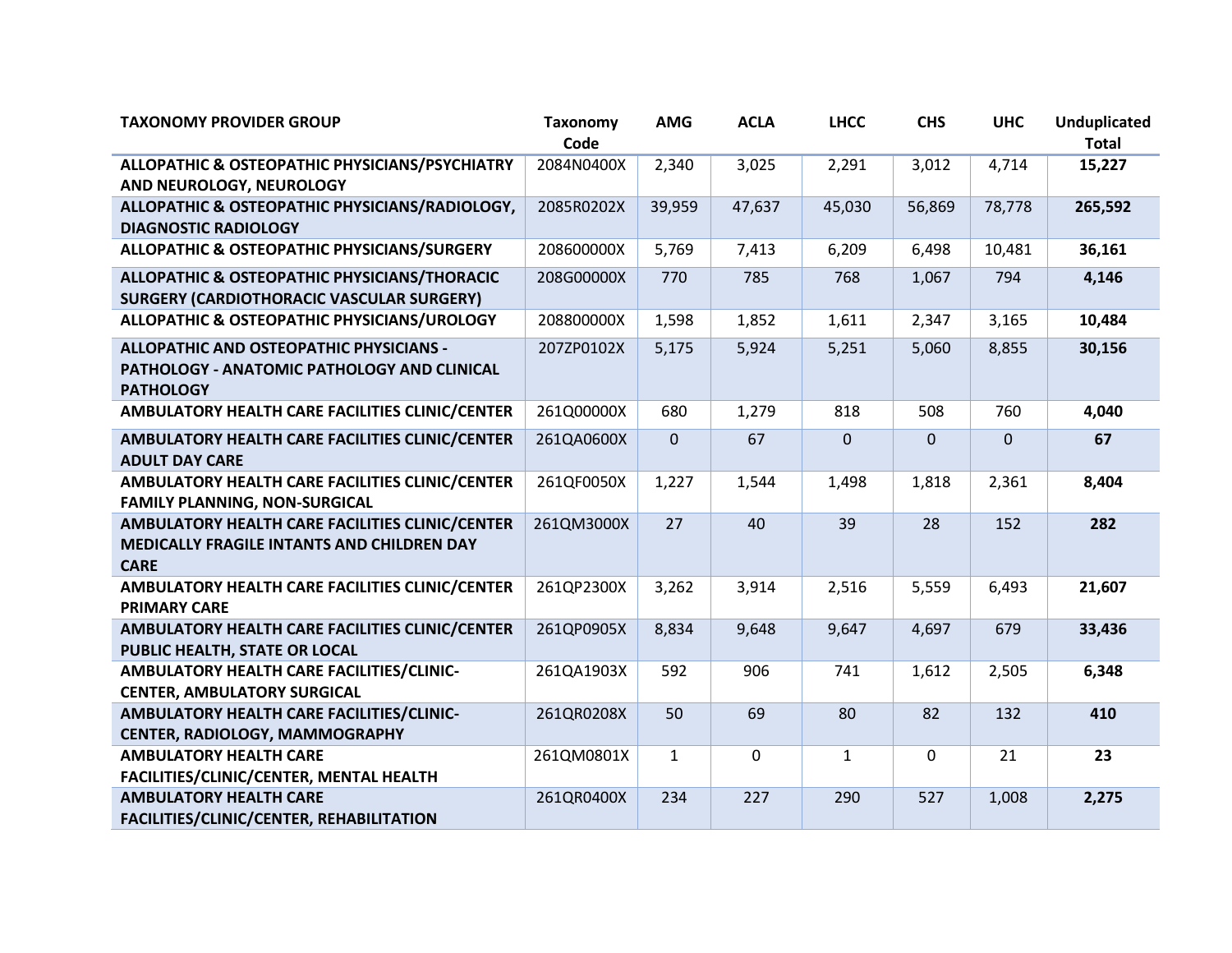| <b>TAXONOMY PROVIDER GROUP</b>                                                           | <b>Taxonomy</b><br>Code | <b>AMG</b>     | <b>ACLA</b>    | <b>LHCC</b>      | <b>CHS</b>   | <b>UHC</b>     | <b>Unduplicated</b><br><b>Total</b> |
|------------------------------------------------------------------------------------------|-------------------------|----------------|----------------|------------------|--------------|----------------|-------------------------------------|
| <b>AMBULATORY HEALTH CARE</b><br>FACILITIES/CLINIC/CENTER, RURAL HEALTH                  | 261QR1300X              | 16,392         | 182            | 2,179            | 825          | 775            | 20,343                              |
| AMBULATORY HEALTH CARE FACILITIES/END-STAGE<br><b>RENAL DISEASE (ESRD) TREATMENT</b>     | 261QE0700X              | 272            | 135            | 134              | 74           | 170            | 748                                 |
| AMBULATORY HEALTH CARE FACILITIES/FEDERALLY<br><b>QUALIFIED HEALTH CENTER (FQHC)</b>     | 261QF0400X              | 12,995         | 274            | 2,076            | 437          | 914            | 16,675                              |
| <b>BEHAVIORAL HEALTH &amp; SOCIAL SERVICE PROVIDERS</b><br><b>BEHAVIORAL ANALYST</b>     | 103K00000X              | $\overline{0}$ | $\mathbf{0}$   | $\mathbf{1}$     | $\mathbf{0}$ | $\overline{3}$ | $\overline{4}$                      |
| <b>BEHAVIORAL HEALTH &amp; SOCIAL SERVICE PROVIDERS</b><br><b>COUNSELOR PROFESSIONAL</b> | 101YP2500X              | 0              | $\mathbf 0$    | $\boldsymbol{0}$ | $\mathbf 0$  | $\overline{2}$ | $\overline{2}$                      |
| BEHAVIORAL HEALTH & SOCIAL SERVICE PROVIDERS<br><b>SOCIAL WORKER</b>                     | 104100000X              | 140            | 1,167          | 502              | 95           | 292            | 2,183                               |
| <b>BEHAVIORAL HEALTH &amp; SOCIAL SERVICE</b><br>PROVIDERS/PSYCHOLOGIST                  | 103T00000X              | 49             | 358            | 224              | 20           | 159            | 808                                 |
| <b>BEHAVIORAL HEALTH &amp; SOCIAL SERVICE</b><br>PROVIDERS/PSYCHOLOGIST, REHABILITATION  | 103TR0400X              | $\overline{0}$ | $\mathbf{0}$   | $\mathbf 0$      | $\mathbf 0$  | $\overline{7}$ | $\overline{\mathbf{z}}$             |
| <b>CHIROPRACTIC PROVIDERS/CHIROPRACTOR</b>                                               | 111N00000X              | 15             | 13             | 9                | 12           | 28             | 77                                  |
| <b>DENTAL PROVIDERS - DENTISTS - ORAL AND</b><br><b>MAXILLOFACIAL SURGERY</b>            | 1223S0112X              | 227            | 411            | 274              | 92           | 193            | 1,196                               |
| DENTAL PROVIDERS - DENTISTS - PEDIATRIC DENTISTRY                                        | 1223P0221X              | 0              | $\mathbf{1}$   | $\mathbf{1}$     | $\mathbf 0$  | 6              | 8                                   |
| <b>DENTAL PROVIDERS DENTIST</b>                                                          | 122300000X              | 5              | 25             | 15               | 13           | 24             | 82                                  |
| <b>DIETARY &amp; NUTRITIONAL SERVICE</b><br>PROVIDERS/DIETICIAN, REGISTERED              | 133V00000X              | 38             | $\overline{2}$ | 12               | 6,060        | 7,113          | 13,207                              |
| EYE AND VISION SERVICE PROVIDERS/OPTOMETRIST                                             | 152W00000X              | 18,879         | 19,203         | 24,273           | 32,389       | 40,711         | 135,033                             |
| HOSPITALS/GENERAL ACUTE CARE HOSPITAL                                                    | 282N00000X              | 83,501         | 93,736         | 92,830           | 120,278      | 170,201        | 550,826                             |
| <b>HOSPITALS/PSYCHIATRIC HOSPITAL</b>                                                    | 283Q00000X              | 41             | 56             | $6\phantom{1}$   | 14           | 59             | 176                                 |
| LABORATORIES/CLINICAL MEDICAL LABORATORY                                                 | 291U00000X              | 37,837         | 48,836         | 46,809           | 64,824       | 81,533         | 276,796                             |
| <b>MULTI-SPECIALTY GROUP</b>                                                             | 193200000X              | 5,535          | 6,274          | 8,209            | 2,972        | 4,997          | 27,951                              |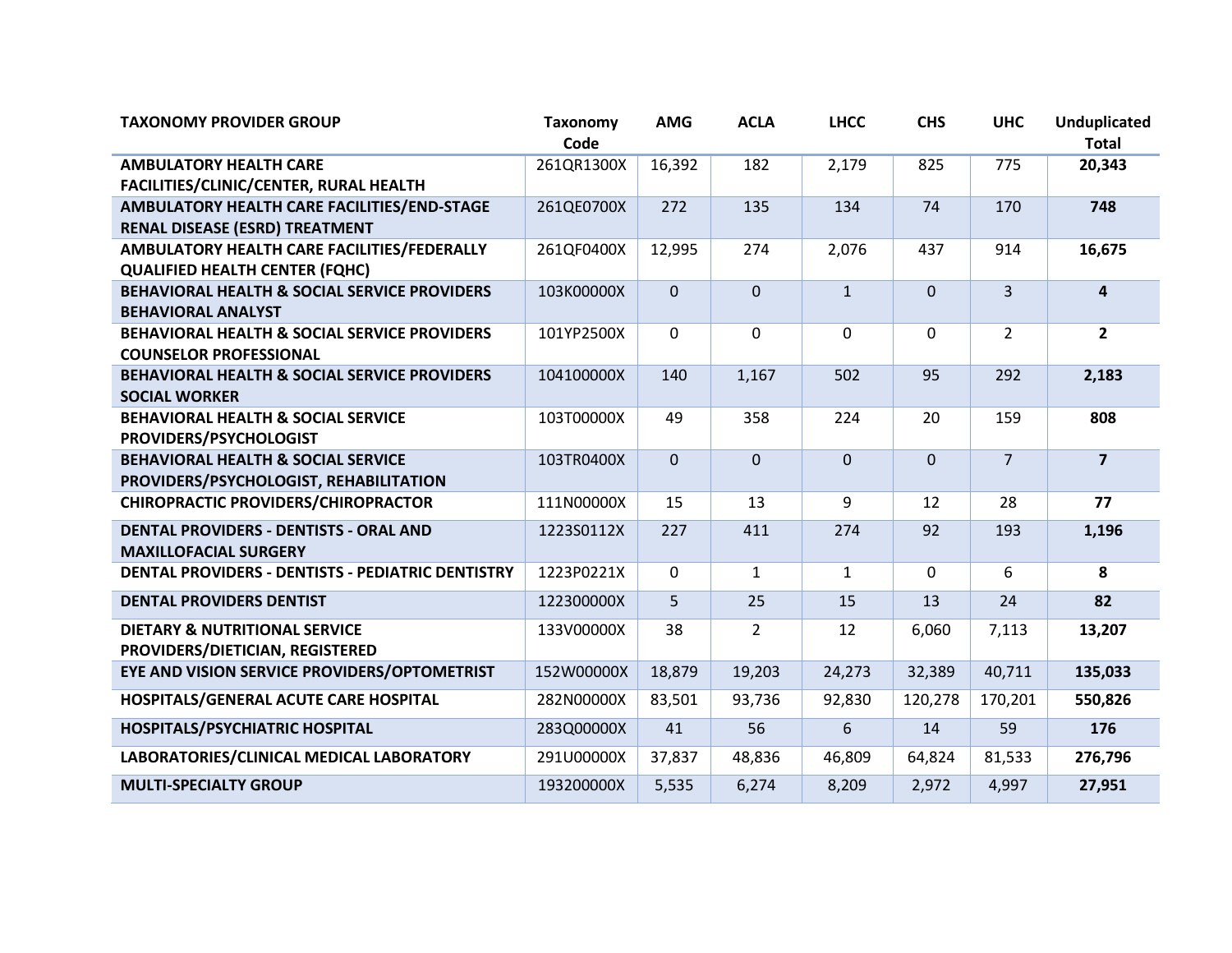| <b>TAXONOMY PROVIDER GROUP</b>                                                                                                      | <b>Taxonomy</b><br>Code | <b>AMG</b>     | <b>ACLA</b>  | <b>LHCC</b>  | <b>CHS</b>   | <b>UHC</b>     | <b>Unduplicated</b><br><b>Total</b> |
|-------------------------------------------------------------------------------------------------------------------------------------|-------------------------|----------------|--------------|--------------|--------------|----------------|-------------------------------------|
| <b>NURSING &amp; CUSTODIAL CARE FACILITIES HOSPICE,</b><br><b>INPATIENT</b>                                                         | 315D00000X              | $\mathbf{0}$   | $\mathbf{0}$ | $\mathbf{1}$ | $\mathbf{0}$ | $\mathbf 0$    | $\mathbf{1}$                        |
| <b>NURSING SERVICE PROVIDERS REGISTERED NURSE</b>                                                                                   | 163W00000X              | 10,608         | 11,906       | 11,120       | 28,391       | 33,698         | 95,438                              |
| <b>NURSING SERVICE RELATED PROVIDERS TECHNICIAN</b><br>PERSONAL CARE ATTENDANT                                                      | 3747P1801X              | 3              | $\mathbf{1}$ | 0            | 0            | $\mathbf{1}$   | 5                                   |
| NURSING AND CUSTODIAL CARE FACILITIES/SKILLED<br><b>NURSING FACILITY</b>                                                            | 314000000X              | 19             | 17           | 13           | $\mathbf{0}$ | $\overline{0}$ | 49                                  |
| OTHER SERVICE PROVIDERS CASE MANAGER/CARE<br><b>COORDINATOR</b>                                                                     | 171M00000X              | $\mathbf{1}$   | $\mathbf{0}$ | 0            | $\mathbf{0}$ | 0              | $\mathbf{1}$                        |
| PHYSICIAN ASSISTANTS & ADVANCED PRACTICE<br>NURSING PROVIDERS/CLINICAL NURSE SPECIALIST                                             | 364S00000X              | 13             | 5            | 8            | 6            | 13             | 45                                  |
| PHYSICIAN ASSISTANTS & ADVANCED PRACTICE<br>NURSING PROVIDERS/CLINICAL NURSE SPECIALIST,<br>PSYCHIATRIC/MENTAL HEALTH               | 364SP0808X              | 94             | 594          | 397          | 249          | 317            | 1,638                               |
| PHYSICIAN ASSISTANTS & ADVANCED PRACTICE<br>NURSING PROVIDERS/MIDWIFE, CERTIFIED NURSE                                              | 367A00000X              | 801            | 918          | 612          | 1,434        | 1,278          | 4,986                               |
| PHYSICIAN ASSISTANTS & ADVANCED PRACTICE<br><b>NURSING PROVIDERS/NURSE PRACTITIONER</b>                                             | 363L00000X              | 6,430          | 11,686       | 8,913        | 12,560       | 16,930         | 56,097                              |
| PHYSICIAN ASSISTANTS & ADVANCED PRACTICE<br>NURSING PROVIDERS/PHYSICIAN ASSISTANT                                                   | 363A00000X              | 7,125          | 10,571       | 9,201        | 15,832       | 20,020         | 62,435                              |
| PHYSICIAN ASSISTANTS AND ADVANCED PRACTICE<br><b>NURSING PROVIDERS - NURSE PRACTITIONER - FAMILY</b>                                | 363LF0000X              | 20,574         | 33,516       | 33,932       | 43,086       | 50,634         | 180,104                             |
| PHYSICIAN ASSISTANTS AND ADVANCED PRACTICE<br><b>NURSING PROVIDERS - NURSE PRACTITIONER -</b><br><b>OBSTETRICS &amp; GYNECOLOGY</b> | 363LX0001X              | $\mathbf 0$    | $\mathbf{0}$ | 0            | $\mathbf{1}$ | 9              | 10                                  |
| PHYSICIAN ASSISTANTS AND ADVANCED PRACTICE<br><b>NURSING PROVIDERS - NURSE PRACTITIONER -</b><br><b>PEDIATRICS</b>                  | 363LP0200X              | 6,883          | 11,087       | 9,178        | 36,419       | 22,851         | 85,589                              |
| <b>PODIATRIC MEDICINE &amp; SURGERY SERVICE</b><br><b>PROVIDERS/PODIATRIST</b>                                                      | 213E00000X              | 972            | 1,480        | 1,241        | 1,224        | 2,203          | 7,055                               |
| RESIDENTIAL TREATMENT FACILITIES PSYCHIATRIC<br><b>RESIDENTIAL TREATMENT FACILITY</b>                                               | 323P00000X              | $\overline{2}$ | $\mathbf 0$  | $\mathbf 0$  | $\mathbf 0$  | $\mathbf 0$    | $\overline{2}$                      |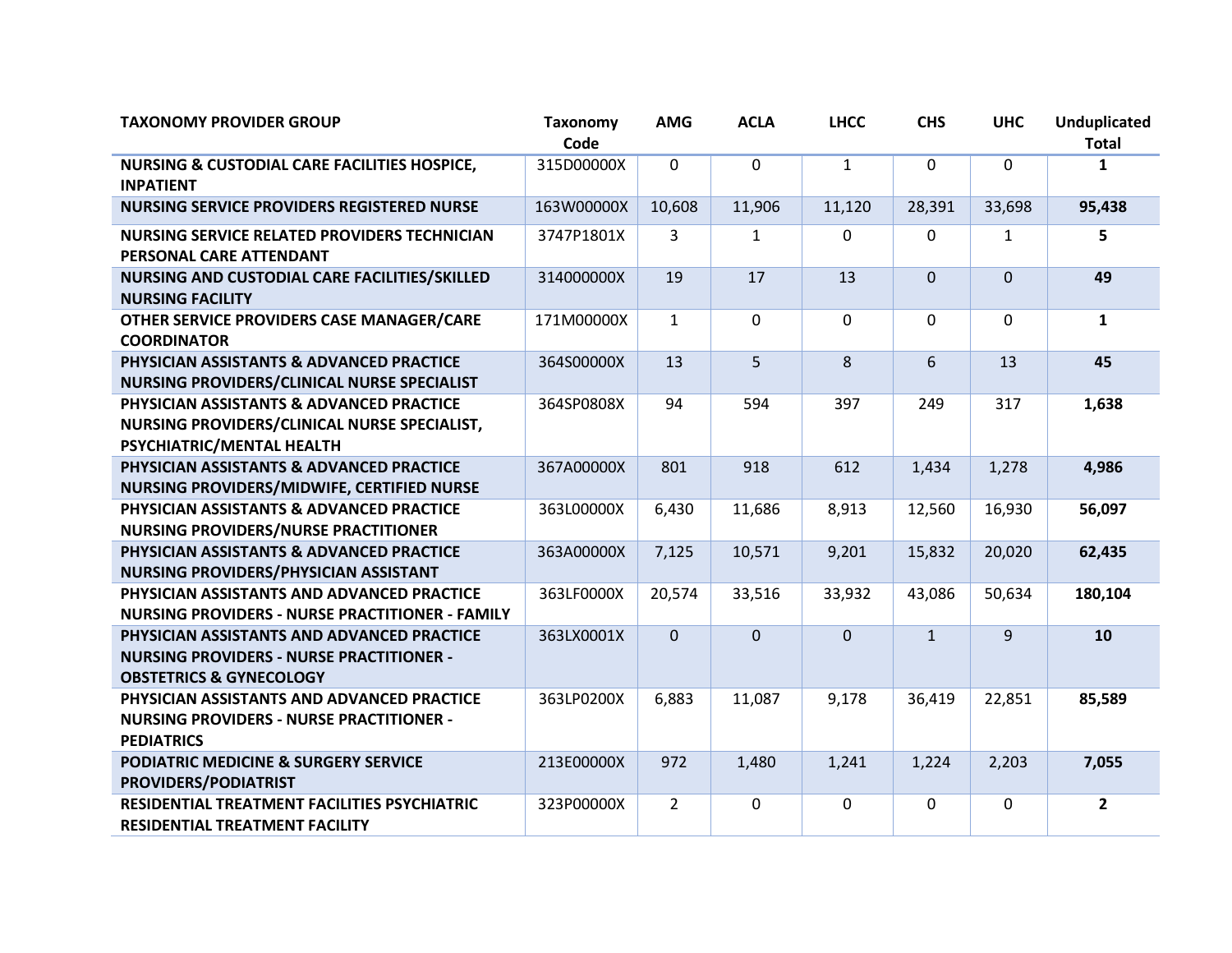| <b>TAXONOMY PROVIDER GROUP</b>                      | <b>Taxonomy</b> | <b>AMG</b>     | <b>ACLA</b> | <b>LHCC</b>    | <b>CHS</b>     | <b>UHC</b> | <b>Unduplicated</b> |
|-----------------------------------------------------|-----------------|----------------|-------------|----------------|----------------|------------|---------------------|
|                                                     | Code            |                |             |                |                |            | <b>Total</b>        |
| RESPIRATORY, DEVELOPMENTAL, REHABILITATIVE &        | 225X00000X      | 50             | 64          | 44             | $\overline{4}$ | 6          | 162                 |
| RESTORATIVE SERVICE PROVIDERS/OCCUPATIONAL          |                 |                |             |                |                |            |                     |
| <b>THERAPIST</b>                                    |                 |                |             |                |                |            |                     |
| RESPIRATORY, DEVELOPMENTAL, REHABILITATIVE &        | 225100000X      | 91             | 124         | 116            | 69             | 124        | 515                 |
| RESTORATIVE SERVICE PROVIDERS/PHYSICAL              |                 |                |             |                |                |            |                     |
| <b>THERAPIST</b>                                    |                 |                |             |                |                |            |                     |
| RESPIRATORY, DEVELOPMENTAL, REHABILITATIVE AND      | 225CA2400X      | $\overline{0}$ | 9           | $\overline{0}$ | $\overline{0}$ | $\Omega$   | 9                   |
| <b>RESTORATIVE SERVICE PROVIDERS REHABILITATION</b> |                 |                |             |                |                |            |                     |
| <b>COUNSELOR ASSISTIVE TECHNOLOGY PRACTITIONER</b>  |                 |                |             |                |                |            |                     |
| SPEECH, LANGUAGE AND HEARING SERVICE                | 235500000X      | 122            | 155         | 293            | 29             | 87         | 675                 |
| PROVIDERS SPECIALIST/TECHNOLOGIST                   |                 |                |             |                |                |            |                     |
| SPEECH, LANGUAGE AND HEARING SERVICE                | 231H00000X      | 1,368          | 1,627       | 1,571          | 3,552          | 2,315      | 10,407              |
| PROVIDERS/AUDIOLOGIST                               |                 |                |             |                |                |            |                     |
| SUPPLIERS EYEWEAR SUPPLIER (EQUIPMENT, NOT THE      | 332H00000X      | 1,241          | 519         | 2,099          | 11             | 23         | 3,891               |
| <b>SERVICE)</b>                                     |                 |                |             |                |                |            |                     |
| SUPPLIERS INDIAN HEALTH SERVICE/TRIBAL/URBAN        | 332800000X      | $\overline{2}$ | $\Omega$    | 12             | $\overline{0}$ | $\Omega$   | 14                  |
| INDIAN HEALTH (I/T/U) PHARMACY                      |                 |                |             |                |                |            |                     |
| SUPPLIERS/DURABLE MEDICAL EQUIPMENT & MEDICAL       | 332B00000X      | 4,526          | 5,056       | 5,030          | 9              | 35         | 14,612              |
| <b>SUPPLIES</b>                                     |                 |                |             |                |                |            |                     |
| SUPPLIERS/PHARMACY                                  | 333600000X      | 105,148        | 121,766     | 121,238        | $\pmb{0}$      | 50         | 345,772             |
| <b>TRANSPORTATION SERVICES NON-EMERGENCY</b>        | 343900000X      | 4,469          | 6,077       | 4,262          | 0              | 0          | 14,672              |
| <b>MEDICAL TRANSPORT (VAN)</b>                      |                 |                |             |                |                |            |                     |
| <b>TRANSPORTATION SERVICES/AMBULANCE</b>            | 341600000X      | 7,102          | 8,789       | 9,925          | 19             | 72         | 25,843              |
| <b>VASCULAR SPECIALIST</b>                          | 246XC2903X      | 3              | 3           | 6              | 6              | 4          | 22                  |
| (BLANK)                                             | <b>NA</b>       | 23,128         | 27,887      | 25,659         | 30,224         | 52,183     | 157,213             |

*\* Note: data included denied claims.*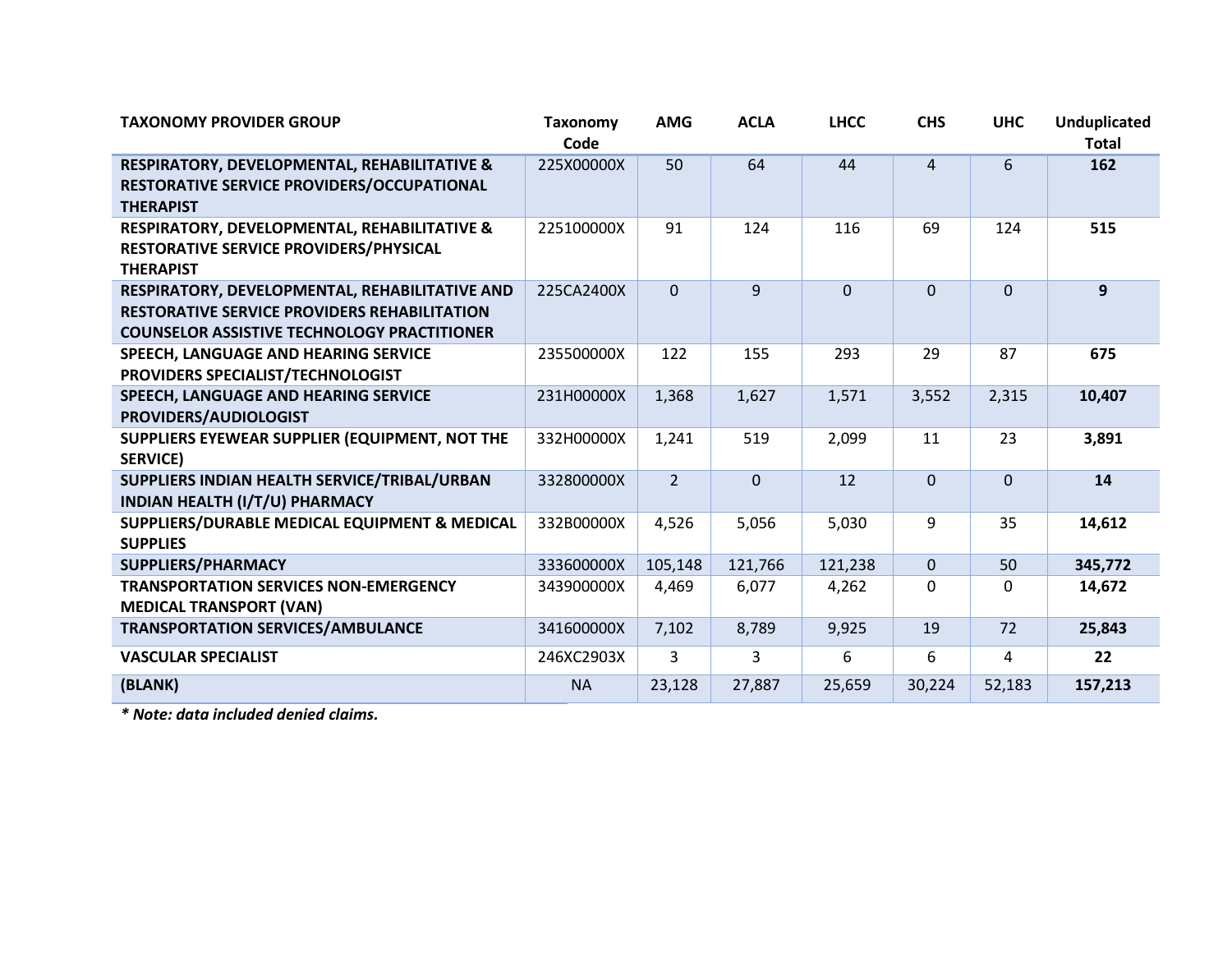The total number of enrollees who received unduplicated Medicaid services from each managed care network by provider type

| <b>PROVIDER TYPE</b>                      | <b>AMG</b>       | <b>ACLA</b>  | <b>LHCC</b>      | <b>CHS</b>     | <b>UHC</b>   | <b>Unduplicated</b><br><b>Total</b> |
|-------------------------------------------|------------------|--------------|------------------|----------------|--------------|-------------------------------------|
| <b>TOTAL RECIPIENTS</b>                   | 131,381          | 152,232      | 151,124          | 201,597        | 264,609      | 875,209                             |
| ADLT DAY HLTH CA (WVR) (IN-ST)            | $\mathbf 0$      | 67           | 0                | $\mathbf 0$    | 0            | 67                                  |
| <b>AMBULANCE TRANSPORTATION</b>           | 7,102            | 8,789        | 9,925            | 19             | 72           | 25,843                              |
| <b>AMBULATORY SURGI CTR (IN-ST)</b>       | 592              | 908          | 741              | 1,612          | 2,505        | 6,350                               |
| <b>AMERICAN INDIAN/638 FACILITY</b>       | $\overline{2}$   | $\mathbf{0}$ | 12               | $\mathbf 0$    | $\mathbf{0}$ | 14                                  |
| <b>ASSISTIVE DEVICES (WVR)</b>            | 0                | 9            | 0                | 0              | 0            | 9                                   |
| <b>AUDIOLOGIST (IN-ST)</b>                | 1,353            | 1,650        | 1,558            | 3,552          | 2,304        | 10,391                              |
| <b>BEHAVIOR INTERVENTION</b>              | $\boldsymbol{0}$ | $\mathbf 0$  | $\boldsymbol{0}$ | 7              | 10           | 17                                  |
| <b>CERT REG NURS ANEST (IND &amp; GP)</b> | 10,478           | 11,927       | 11,120           | 16,771         | 22,158       | 72,235                              |
| <b>CERTIFIED BEHAVIOR ANALYST</b>         | 0                | $\Omega$     | 1                | 0              | 3            | 4                                   |
| <b>CERTIFIED NURSE MIDWIFE</b>            | 801              | 918          | 612              | 1,434          | 1,278        | 4,986                               |
| <b>CHIROPRACTOR (IND &amp; GP)</b>        | 15               | 13           | 9                | 12             | 28           | 77                                  |
| <b>CLINICAL NURSE SPECIALIST</b>          | 15               | 10           | 11               | 6              | 17           | 59                                  |
| <b>COMM MENTAL HLTH CTR/PART HOSP</b>     | 1                | $\Omega$     | $\mathbf{1}$     | $\overline{2}$ | 16           | 20                                  |
| <b>DENTIST (IND &amp; GP)</b>             | 231              | 435          | 289              | 105            | 222          | 1,281                               |
| DIST PART PSYCH HOSP (IN-ST)              | 31               | 56           | 6                | 14             | 56           | 163                                 |
| <b>DME</b>                                | 4,533            | 5,082        | 5,038            | 10             | 61           | 14,680                              |
| DR OF OSTEOPATH MED (IND & GP)            | 5,216            | 6,074        | 6,155            | 5,817          | 10,857       | 33,822                              |
| <b>EARLYSTEPS (IND &amp; GP) (IN-ST)</b>  | 157              | 231          | 329              | 57             | 128          | 886                                 |
| <b>ERROR PROVIDER</b>                     | 5,177            | 5,663        | 1,645            | 71             | 8,987        | 21,508                              |
| FED QUALIFIED HLTH CTR (IN-ST)            | 12,995           | 274          | 2,076            | 437            | 914          | 16,675                              |
| <b>FMLY PLANNING CLINIC (IN-ST)</b>       | 1,227            | 1,544        | 1,498            | 1,818          | 2,361        | 8,404                               |
| <b>GREAT NO COMM HLTH CONN(IN-ST)</b>     | 3                | $\mathbf{0}$ | $\overline{4}$   | $\overline{4}$ | 9            | 20                                  |
| <b>HEMODIALYSIS CENTER (IN-ST)</b>        | 272              | 135          | 134              | 74             | 170          | 748                                 |
| <b>HOME HEALTH AGENCY (IN-ST)</b>         | 852              | 1,048        | 790              | 1,068          | 1,430        | 5,114                               |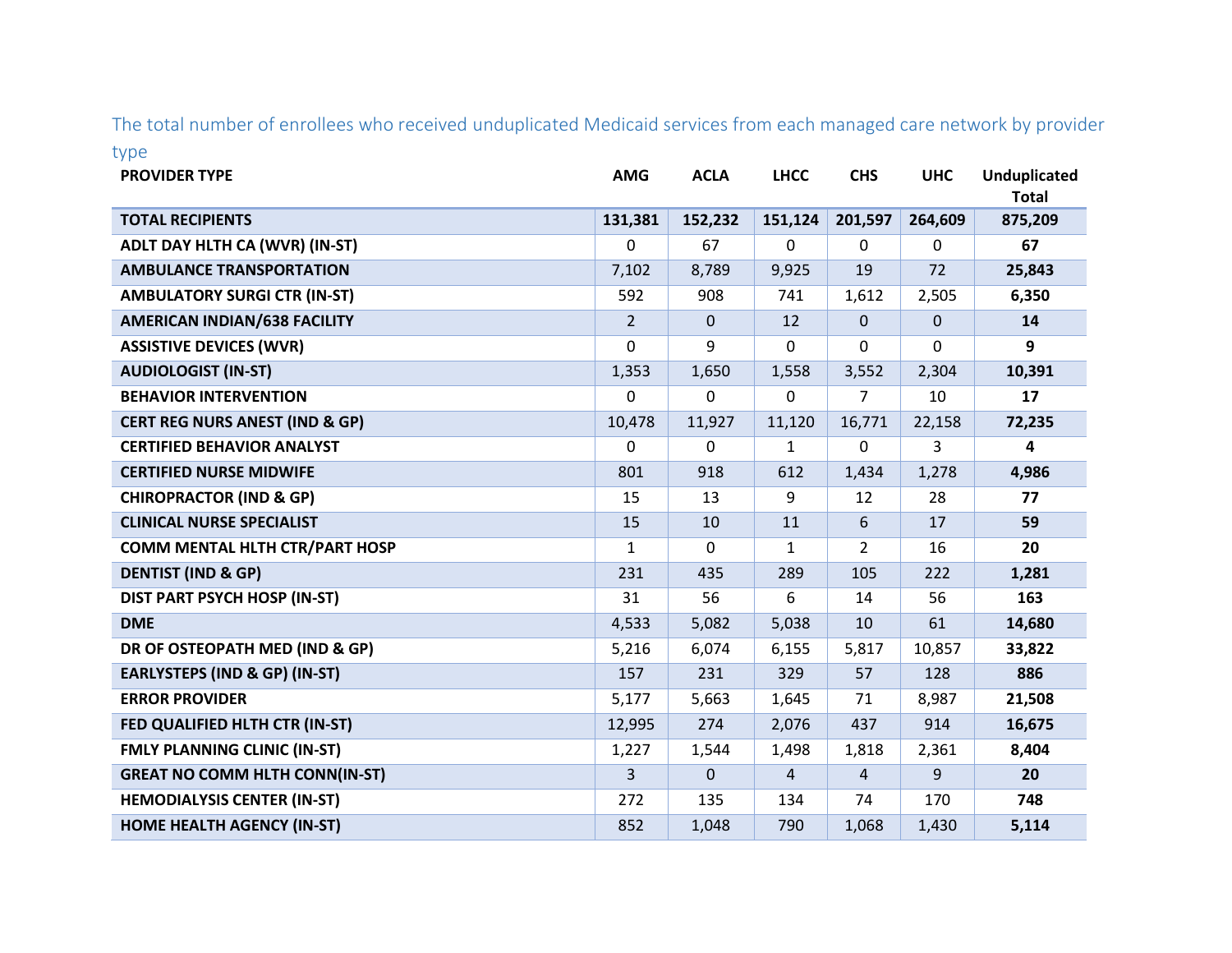| <b>PROVIDER TYPE</b>                     | <b>AMG</b>   | <b>ACLA</b>  | <b>LHCC</b>  | <b>CHS</b>   | <b>UHC</b>     | <b>Unduplicated</b><br><b>Total</b> |
|------------------------------------------|--------------|--------------|--------------|--------------|----------------|-------------------------------------|
| <b>HOSPICE SERVICES (IN-ST)</b>          | 0            | $\mathbf 0$  | $\mathbf{1}$ | $\mathbf 0$  | 0              | 1                                   |
| <b>HOSPITAL</b>                          | 83,501       | 93,736       | 92,830       | 120,278      | 170,201        | 550,826                             |
| <b>INDEPENDENT LAB</b>                   | 37,837       | 48,915       | 46,901       | 64,870       | 81,619         | 277,094                             |
| <b>KIDMED SCREENING CLINIC</b>           | 213          | 741          | 341          | 20           | 87             | 1,401                               |
| LIC CL SOCIAL WORKER (IN-ST)             | 143          | 1,230        | 502          | 95           | 292            | 2,249                               |
| <b>LICENSED PROFESSION COUNSELOR</b>     | $\mathbf{0}$ | $\mathbf{0}$ | 0            | $\mathbf{0}$ | $\overline{2}$ | $\overline{2}$                      |
| <b>MENTAL HEALTH CLINIC (IN-ST)</b>      | $\mathbf 0$  | $\mathbf{0}$ | $\Omega$     | $\Omega$     | $\overline{7}$ | $\overline{7}$                      |
| <b>MENTAL HLTH HOSP (FREE-STAND)</b>     | 10           | $\mathbf{0}$ | $\mathbf 0$  | $\mathbf{0}$ | 3              | 13                                  |
| <b>MENTAL REHAB AGENCY (IN-ST)</b>       | 0            | $\Omega$     | 0            | 0            | 7              | $\overline{7}$                      |
| <b>MOBILE XRAY/RADIATION THRPY CT</b>    | 132          | 169          | 151          | 114          | 211            | 771                                 |
| MULTI-SYSTEMIC THER (IN-ST)              | $\Omega$     | $\mathbf{1}$ | $\Omega$     | 0            | 0              | $\mathbf{1}$                        |
| <b>NON-EMER MED TRANSPORT (IN-ST)</b>    | 4,469        | 6,077        | 4,262        | $\mathbf{0}$ | 0              | 14,672                              |
| <b>NOW PROFESSIONAL SERVICES</b>         | $\Omega$     | $\Omega$     | 0            | $\Omega$     | 5              | 5                                   |
| <b>NURSE PRACTITIONER (IND &amp; GP)</b> | 29,899       | 48,623       | 46,335       | 78,525       | 78,039         | 278,235                             |
| <b>NURSING FACILITY (IN-ST)</b>          | 19           | 17           | 13           | $\mathbf 0$  | 0              | 49                                  |
| <b>OAAS CASE MGMT (IN-ST)</b>            | $\mathbf{1}$ | $\mathbf{0}$ | $\mathbf{0}$ | $\Omega$     | 0              | $\mathbf{1}$                        |
| <b>OCCUPATIONAL THERAPIST (IN-ST)</b>    | 0            | 3            | 5            | 5            | 7              | 20                                  |
| <b>OPH CLINIC</b>                        | 8,834        | 9,648        | 9,647        | 4,697        | 679            | 33,436                              |
| OPH REGISTERED DIETITIAN                 | 38           | 0            | 0            | 6,175        | 7,377          | 13,571                              |
| OPH REGISTERED NURSE (IN-ST)             | 148          | $\Omega$     | 0            | 13,000       | 12,792         | 25,896                              |
| <b>OPTICAL SUPPLIER</b>                  | 1,241        | 519          | 2,099        | 11           | 23             | 3,891                               |
| <b>OPTOMETRIST (IND &amp; GP)</b>        | 18,880       | 19,221       | 24,275       | 32,572       | 41,999         | 136,519                             |
| PEDI DAY HLTH CARE (IN-ST)               | 27           | 40           | 39           | 28           | 152            | 282                                 |
| PERS CARE ATTEND (WVR) (IN-ST)           | $\mathbf{0}$ | $\mathbf{1}$ | $\mathbf 0$  | $\mathbf{0}$ | 0              | $\mathbf{1}$                        |
| PERSONAL CARE SERVICES (IN-ST)           | 3            | $\Omega$     | $\Omega$     | 0            | 1              | 4                                   |
| <b>PHARMACY</b>                          | 105,178      | 121,836      | 121,402      | $\mathbf{0}$ | 50             | 346,033                             |
| PHYSICAL THERAPIST (IN-ST)               | 59           | 74           | 81           | 38           | 87             | 336                                 |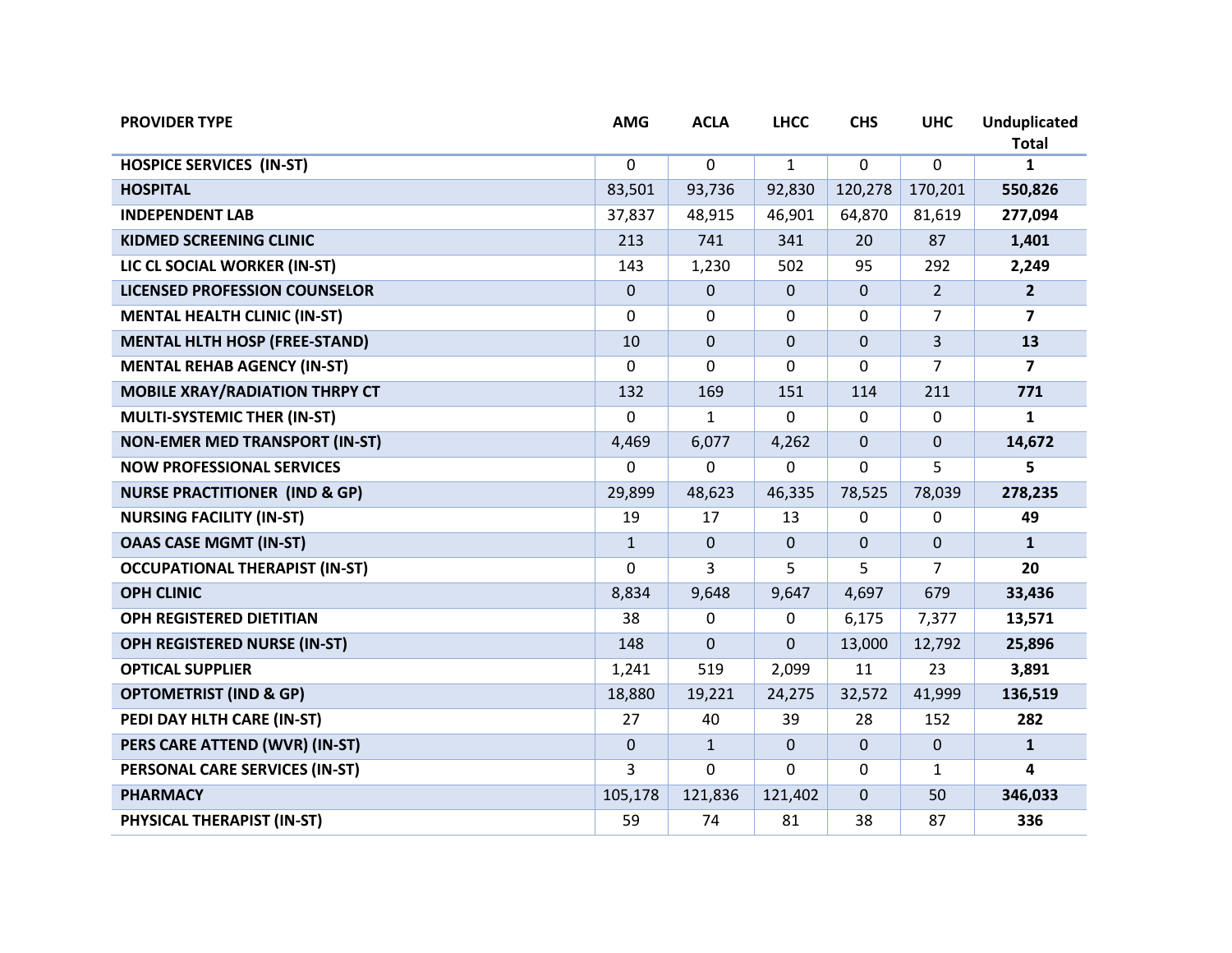| <b>PROVIDER TYPE</b>                  | <b>AMG</b>     | <b>ACLA</b>  | <b>LHCC</b>    | <b>CHS</b>     | <b>UHC</b> | <b>Unduplicated</b><br>Total |
|---------------------------------------|----------------|--------------|----------------|----------------|------------|------------------------------|
| <b>PHYSICIAN (IND &amp; GP)</b>       | 109,507        | 133,026      | 131,809        | 183,913        | 244,134    | 782,815                      |
| PHYSICIAN ASSISTANT                   | 7,125          | 10,573       | 9,201          | 15,832         | 20,021     | 62,438                       |
| <b>PODIATRIST (IND &amp; GP)</b>      | 972            | 1,484        | 1,254          | 1,227          | 2,206      | 7,078                        |
| PRENATAL HLTH CARE CL (IN-ST)         | 3,262          | 3,914        | 2,516          | 5,559          | 6,493      | 21,607                       |
| PRESCRIBER ONLY FOR MCO               | 75             | 415          | 308            | 121            | 511        | 1,424                        |
| PRESCRIBING ONLY PROVIDER             | 339            | 816          | 270            | 574            | 1,346      | 3,341                        |
| PSYCH RESID TREAT FACILITY            | $\overline{2}$ | $\Omega$     | $\Omega$       | $\Omega$       | $\Omega$   | $\overline{2}$               |
| PSYCHOLOGIST (LIC/MED) (IN-ST)        | 49             | 362          | 226            | 20             | 165        | 820                          |
| <b>REGISTERED DIETICIAN (IN-ST)</b>   | 0              | 7            | 13             | $\overline{2}$ | 14         | 36                           |
| <b>REHABILITATION CENTER (IN-ST)</b>  | 234            | 227          | 290            | 527            | 1,008      | 2,275                        |
| RURAL HLTH CL(INDEPEND)(IN-ST)        | 8,136          | 31           | 1,806          | 403            | 197        | 10,570                       |
| RURAL HLTH CL(PROV-BSE)(IN-ST)        | 8,576          | 151          | 405            | 429            | 592        | 10,146                       |
| <b>SCHOOL BSED HEALTH CTR (IN-ST)</b> | 444            | 26           | 34             | 200            | 273        | 977                          |
| SPEECH/LANGUAGE THERAP (IN-ST)        | 1              | 28           | $\overline{2}$ | 3              | 8          | 42                           |
| THIRD PARTY BILL AGT/SUBMITTER        | $\Omega$       | $\mathbf{1}$ | $\mathbf{0}$   | $\Omega$       | $\Omega$   | $\mathbf{1}$                 |
| <b>TRANSPORTATION SUBCONTRACTOR</b>   | 1,177          | 2,100        | $\mathbf{0}$   | $\Omega$       | 0          | 3,269                        |
| <b>TUBERCULOSIS CLINIC</b>            | 59             | 49           | 64             | 65             | 78         | 315                          |
| <b>VENERIAL DISEASE CL (IN-ST)</b>    | 348            | 494          | 416            | 406            | 561        | 2,221                        |

*\* Note: data included denied claims.*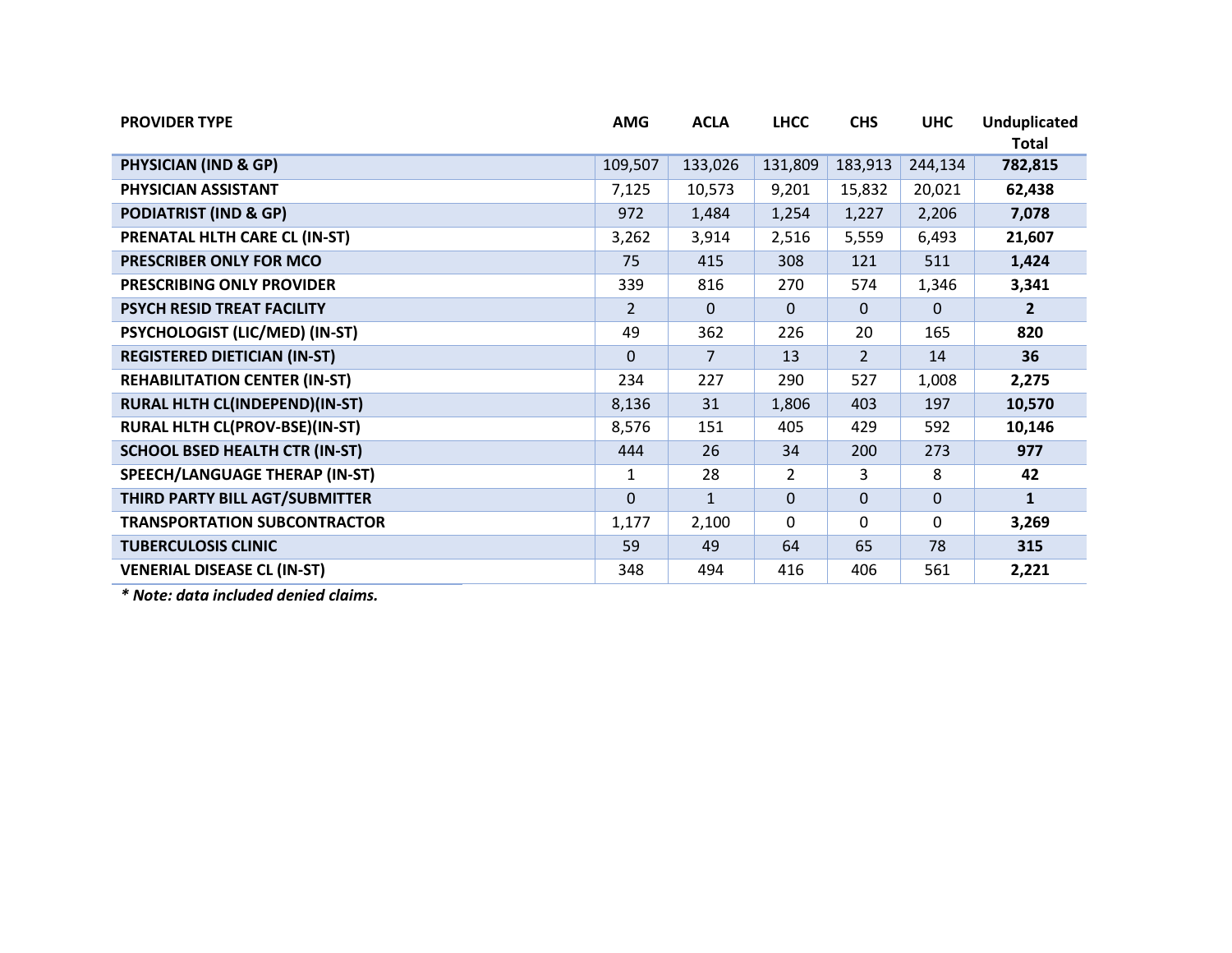The total number of enrollees who received unduplicated Medicaid services from each managed care network by place of service

| <b>PLACE OF SERVICE</b>                                     | <b>AMG</b>     | <b>ACLA</b>  | <b>LHCC</b>  | <b>CHS</b>   | <b>UHC</b>   | <b>Unduplicated</b><br><b>Total</b> |
|-------------------------------------------------------------|----------------|--------------|--------------|--------------|--------------|-------------------------------------|
| <b>TOTAL</b>                                                | 131,381        | 152,232      | 151,124      | 201,597      | 264,609      | 875,209                             |
| <b>AMBULANCE - AIR OR WATER</b>                             | 69             | 82           | 83           | $\mathbf{0}$ | 0            | 234                                 |
| <b>AMBULANCE - LAND</b>                                     | 7,200          | 8,673        | 8,262        | 29           | 74           | 24,174                              |
| <b>AMBULATORY SURGICAL CENTER</b>                           | 770            | 974          | 990          | 2,099        | 2,918        | 7,740                               |
| <b>ASSISTED LIVING FACILITY</b>                             | 6              | 30           | 47           | 78           | 3            | 164                                 |
| <b>BIRTHING CENTER</b>                                      | $\mathbf 0$    | 1            | 1            | 11           | 20           | 33                                  |
| <b>COMMUNITY MENTAL HEALTH CENTER</b>                       | $\mathbf 0$    | $\mathbf{1}$ | $\mathbf{1}$ | $\mathbf{0}$ | 6            | 8                                   |
| <b>COMPREHENSIVE INPATIENT REHAB FACILITY</b>               | 121            | 139          | 133          | 79           | 138          | 609                                 |
| <b>COMPREHENSIVE OUTPATIENT REHAB FACILITY</b>              | $\overline{3}$ | 19           | 20           | 13           | 19           | 74                                  |
| <b>CUSTODIAL CARE FACILITY</b>                              | $\mathbf 0$    | 3            | $\Omega$     | 0            | 3            | 6                                   |
| <b>EMERGENCY ROOM - HOSPITAL</b>                            | 55,196         | 63,519       | 64,311       | 79,886       | 105,922      | 364,957                             |
| <b>END-STAGE RENAL DISEASE TREATMENT</b><br><b>FACILITY</b> | 259            | 131          | 134          | 70           | 166          | 725                                 |
| <b>FQHC</b>                                                 | 11,893         | 15,713       | 17,582       | 10,734       | 13,368       | 68,459                              |
| <b>GROUP HOME</b>                                           | 16             | 28           | 15           | 307          | 12           | 378                                 |
| <b>HOME</b>                                                 | 6,254          | 6,603        | 7,188        | 1,224        | 1,658        | 22,783                              |
| <b>HOSPICE</b>                                              | $\Omega$       | $\Omega$     | $\mathbf{1}$ | $\Omega$     | 0            | 1                                   |
| <b>INDEPENDENT CLINIC</b>                                   | 486            | 650          | 416          | 888          | 1,612        | 4,026                               |
| <b>INDEPENDENT LABORATORY</b>                               | 33,389         | 44,266       | 43,540       | 55,590       | 71,174       | 245,391                             |
| <b>INDIAN HEALTH SERVICE</b>                                | $\mathbf 0$    | $\Omega$     | $\Omega$     | $\Omega$     | 3            | 3                                   |
| <b>INPATIENT HOSPITAL</b>                                   | 18,579         | 21,079       | 18,619       | 23,063       | 35,218       | 116,019                             |
| <b>INPATIENT PSYCHIATRIC FACILITY</b>                       | 337            | 547          | 482          | 422          | 761          | 2,545                               |
| <b>MASS IMMUNIZATION CENTER</b>                             | $\mathbf{1}$   | $\Omega$     | 4            | $\mathbf{1}$ | 104          | 110                                 |
| <b>MILITARY TREATMENT CENTER</b>                            | $\mathbf{0}$   | $\mathbf{1}$ | $\mathbf{1}$ | $\mathbf{0}$ | $\mathbf{1}$ | $\mathbf{3}$                        |
| <b>MOBILE UNIT</b>                                          | 267            | 16           | 16           | 16           | 34           | 348                                 |